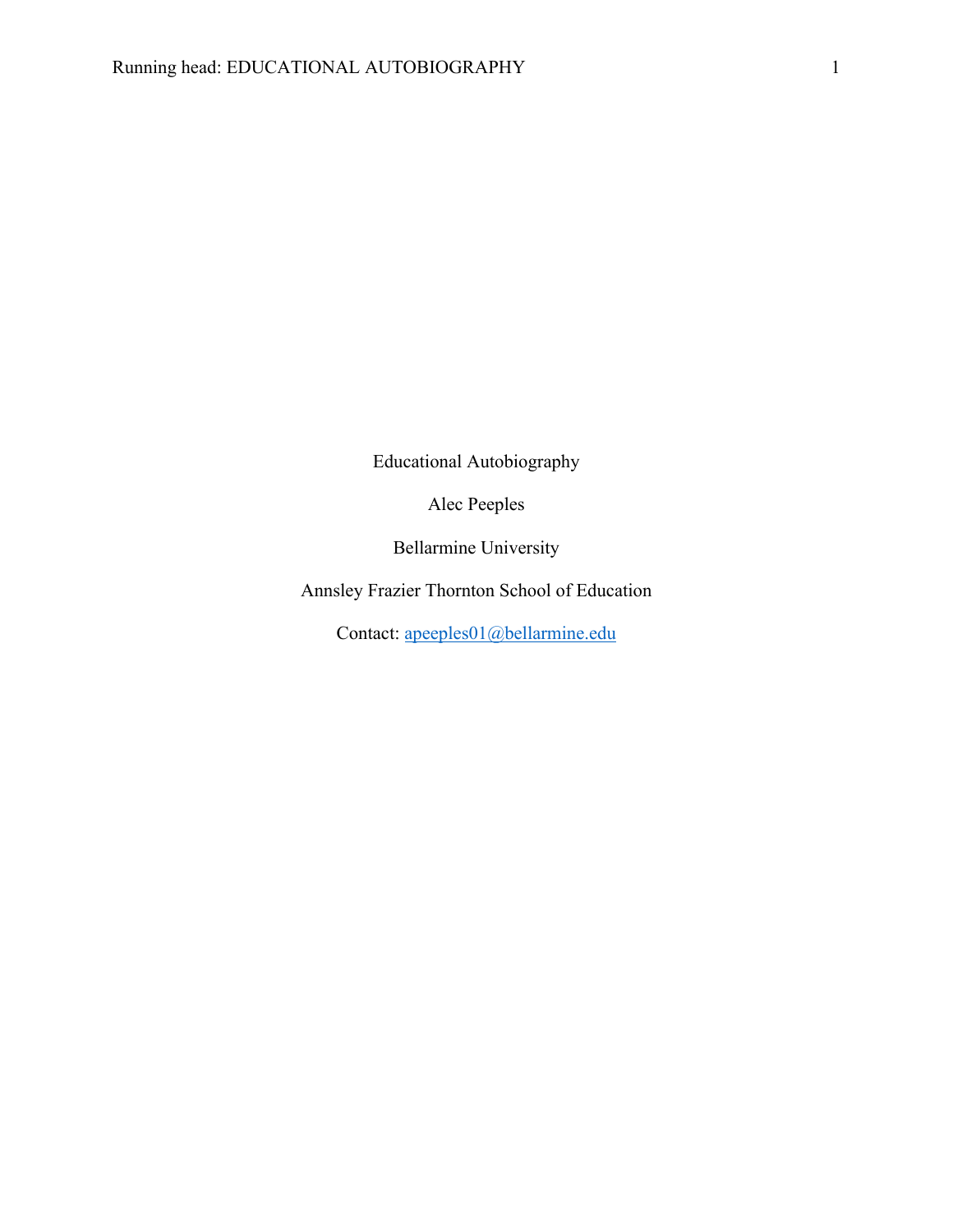## Abstract

My educational biography deals with the topic of income, class, and privilege. As I grew up struggling with these issues, they created an inner-discord between my perception of privilege and the reality of privilege. However this was not a negative thing, instead it presented a valuable learning opportunity which came was eventually realized, leading me to where I am today. In this paper I explore how this evolution registered at each phase of my postsecondary journey, and how it eventually culminated into the personal, social, and political ideals that now drive me towards a career in social justice.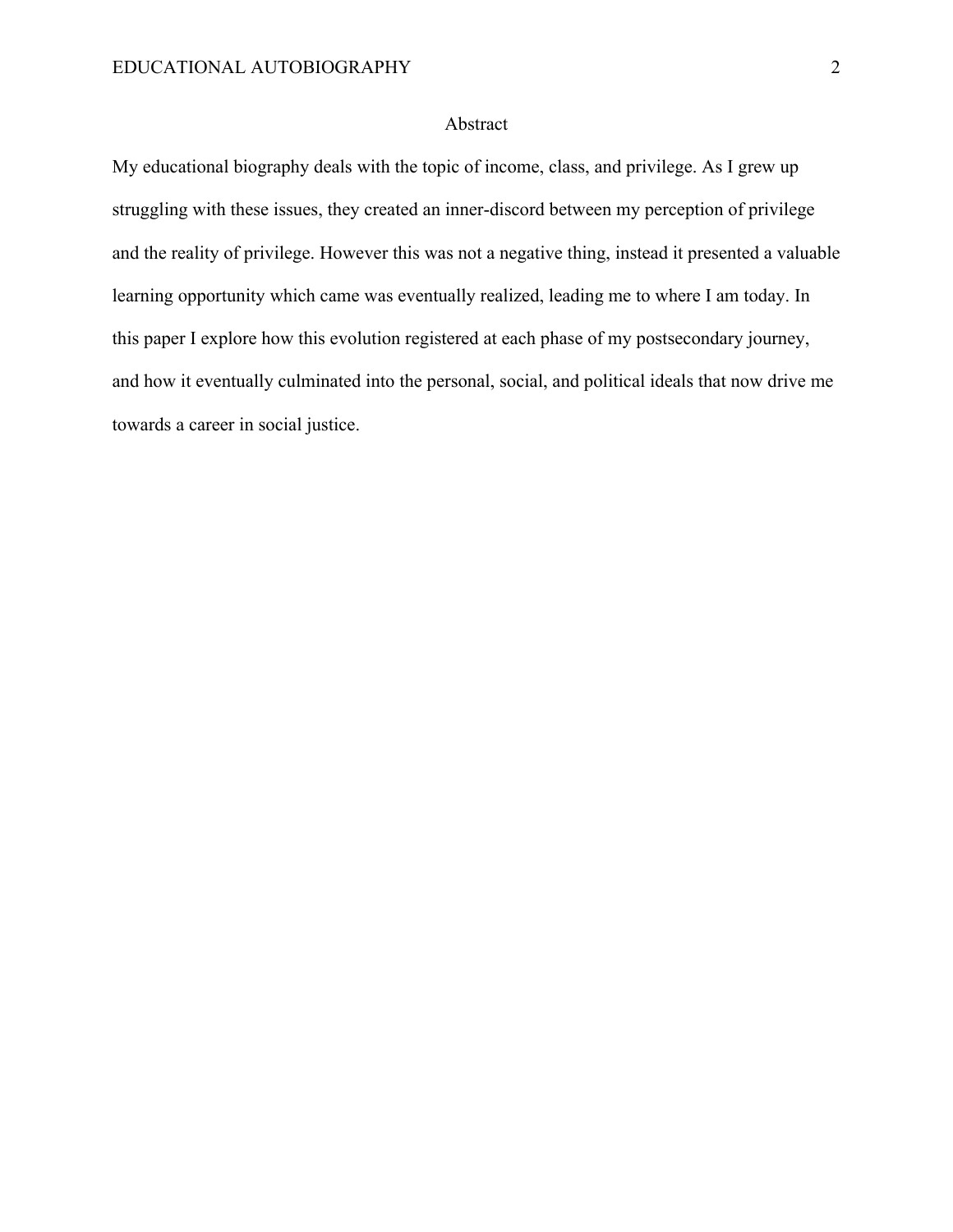## **Educational Autography**

When I reflect on my postsecondary education, I see the duality of privilege and struggle. As a white male I was certainly afforded many opportunities that others do not have, but I would argue against anyone who attempted to define my experience as easy. Ultimately, it was my financial status that would define my postsecondary studies from start to finish. I did not come from a financially healthy household, but I also never went hungry. We struggled more than most of my peers, but not as much as others. Needless to say my parents had no college funds for me, and this would be the defining aspect of my life in postsecondary education, continuing on today as a graduate student. Whether it was student loans, or working multiple jobs as a student, finances have dictated much of my personal development, leading me to where I am today personally, politically, and professionally.

In the summer after I graduated high school I began my postsecondary career at the local community college. My goal was to obtain some of the basic courses, as well as stall for a bit while I decided what major I wanted to pursue. This early experience at community college was beneficial in many ways, some of which I would not fully realize until later. At the time what ended up being most impacting was the exposure to adult- and non-traditional students. I was able to see firsthand the importance of not only continuing education, but also how education can uplift and transform individuals and the community they reside in.

At the time I did not fully realize the impact community college would have on me. While studying at community college I was mostly eager to get out to a "real" university, however, when I look back on this period I can say it was quite humbling and put me in a place in which I was confident and capable of handling the rest of my undergraduate career. As I now continue on with my education in higher education leadership I think back on this experience in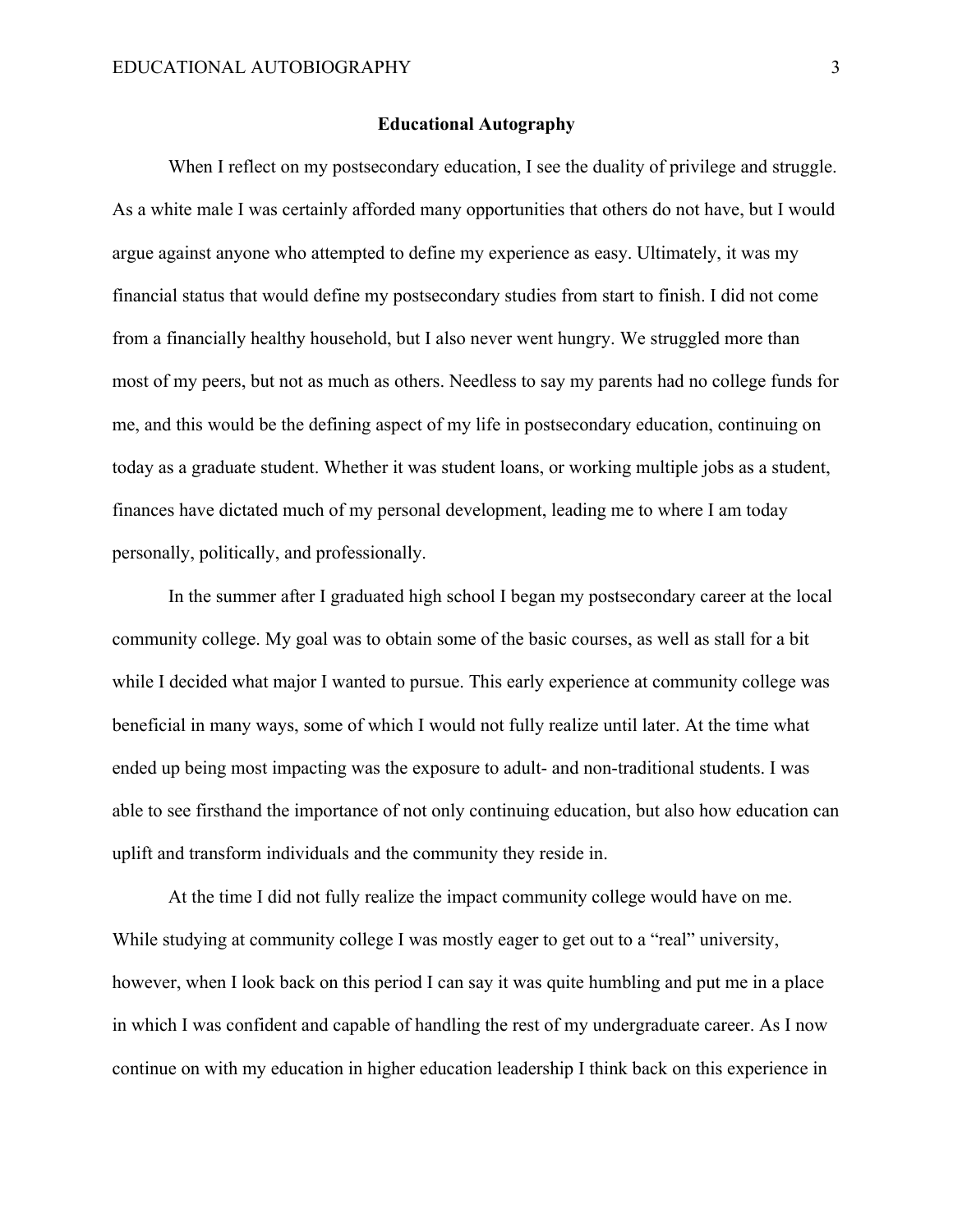community college and it is one of my biggest motivations. Seeing the role the community college held was something I have come to appreciate very much, and as such I now have a strong desire to work in community college, as I have seen firsthand the benefit it can offer individuals and communities.

After my two semesters at community college I ended up at Eastern Kentucky University (EKU). At EKU, I was able to meet a wide variety of people, many from the impoverished communities of Eastern Kentucky and Appalachia. These new peers came from communities that were not unlike the coal-mining town I had grown up in. I never felt out of place here, aside from perhaps when I had to brush shoulders with the Greek letter organizations or the rugby team. In hindsight, perhaps this was not necessarily a good thing. I was surrounded by people that I felt comfortable with, but I would say that this hindered my multicultural awareness – I had simply gone from one monocultural community to another.

That is not to say I did not experience any growth or transformation at EKU. It was the peers, professors, and community that opened my eyes to Appalachian life, both the beauty of the region and people and the unique struggles faced. Of particular interest was the music and art of the region. As a music student I was hungry to devour all the music I could, and bluegrass did not disappoint. Much like the jazz music I was studying in the classroom, I found bluegrass appealing as it gave a medium in which the people of the region could share the beauty and struggle of life. Bluegrass so often dealt with themes of abandonment, death, and struggle, but it always seemed to have optimism within. Once again I would not fully realize the benefits of this experience until later when I became interested in the fight for social justice and equity of marginalized communities such as those in Appalachia.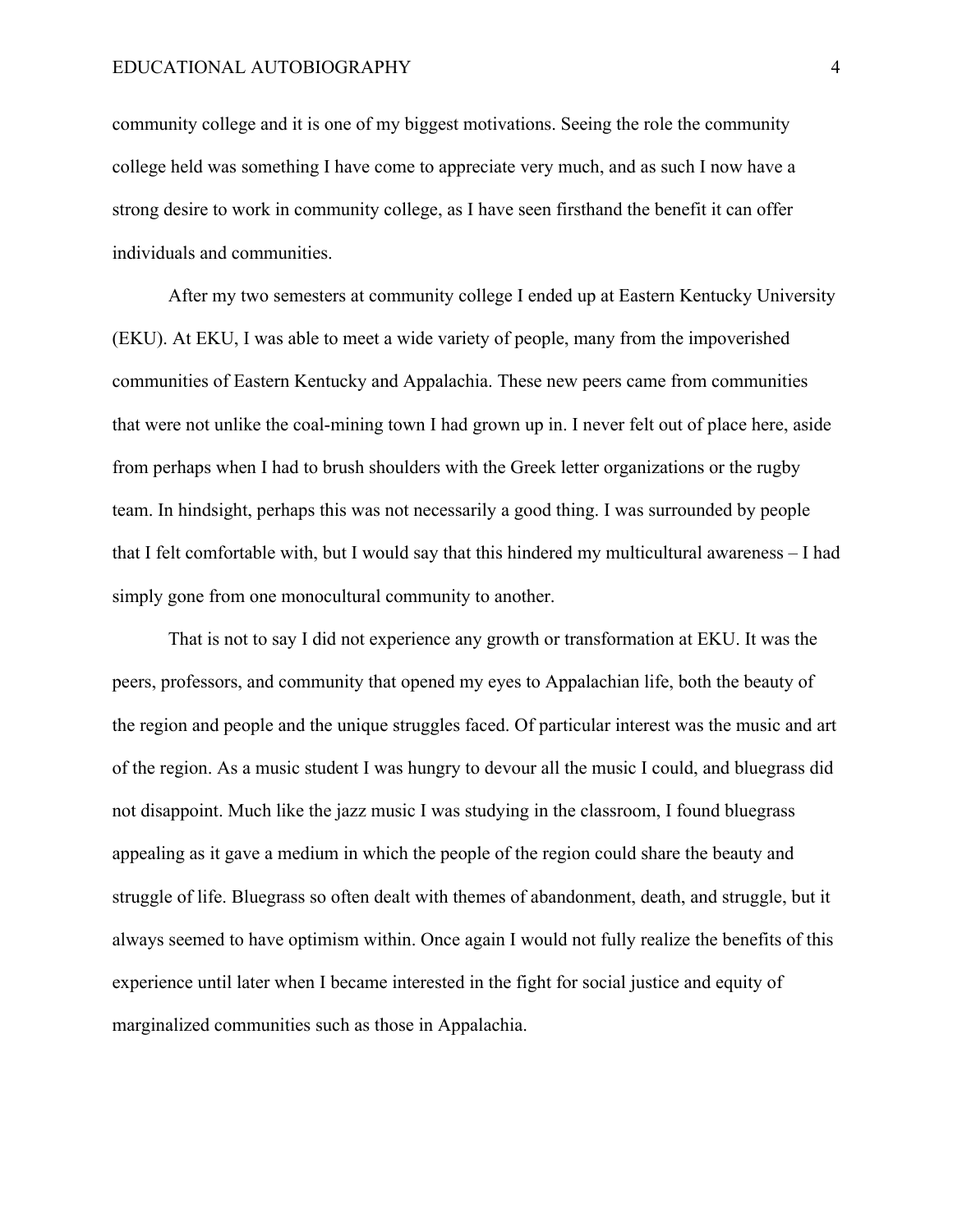It was after transferring to Bellarmine that I began to understand the full extent of my economic disadvantages. I was exposed to many peers who were capable of paying for their studies out-of-pocket, and many peers who did not have to work while studying. Neither of these applied to me. When I transferred to Bellarmine it was out of optimism for my future, optimism brought on by the opportunity to study at a school that seemed much more aligned with my own personality and goals. However this came with a price tag that was far more than that of EKU. As I grew older, moved off campus, and began having to take more and more student loans for tuition, I began to understand the financial battle that my family had dealt with for most of my life. Along with the mounting student debt, I also had to take two jobs in order to make my own ends meet.

I would be lying if I denied being jealous of my peers who did not face the same struggles. This was a very tumultuous time in my life in which the financial stresses I was under took a serious toll on me. Dropping out was not only something that crossed my mind, it was something I began actively considering multiple times. The weight of financial stress had become overpowering, and this was also beginning to contextualize so much of not only my upbringing, but also "life as an adult." The daily stresses my mother dealt with and tried to conceal from my siblings and myself, the sacrifices that must often be made, and, above all else, the exploitative nature of capitalism.

This was also the time period in which I became conscious of the concept of privilege. Initially I was taken aback, "White privilege? How can anyone see my struggle and claim I have privilege?" I looked around at my peers who clearly were privileged and I struggled for some time to rectify this. Obviously this was an immature opinion lacking any nuance, and I am glad that I outgrew it. Nonetheless it also led me down the road of discovering what privilege actually